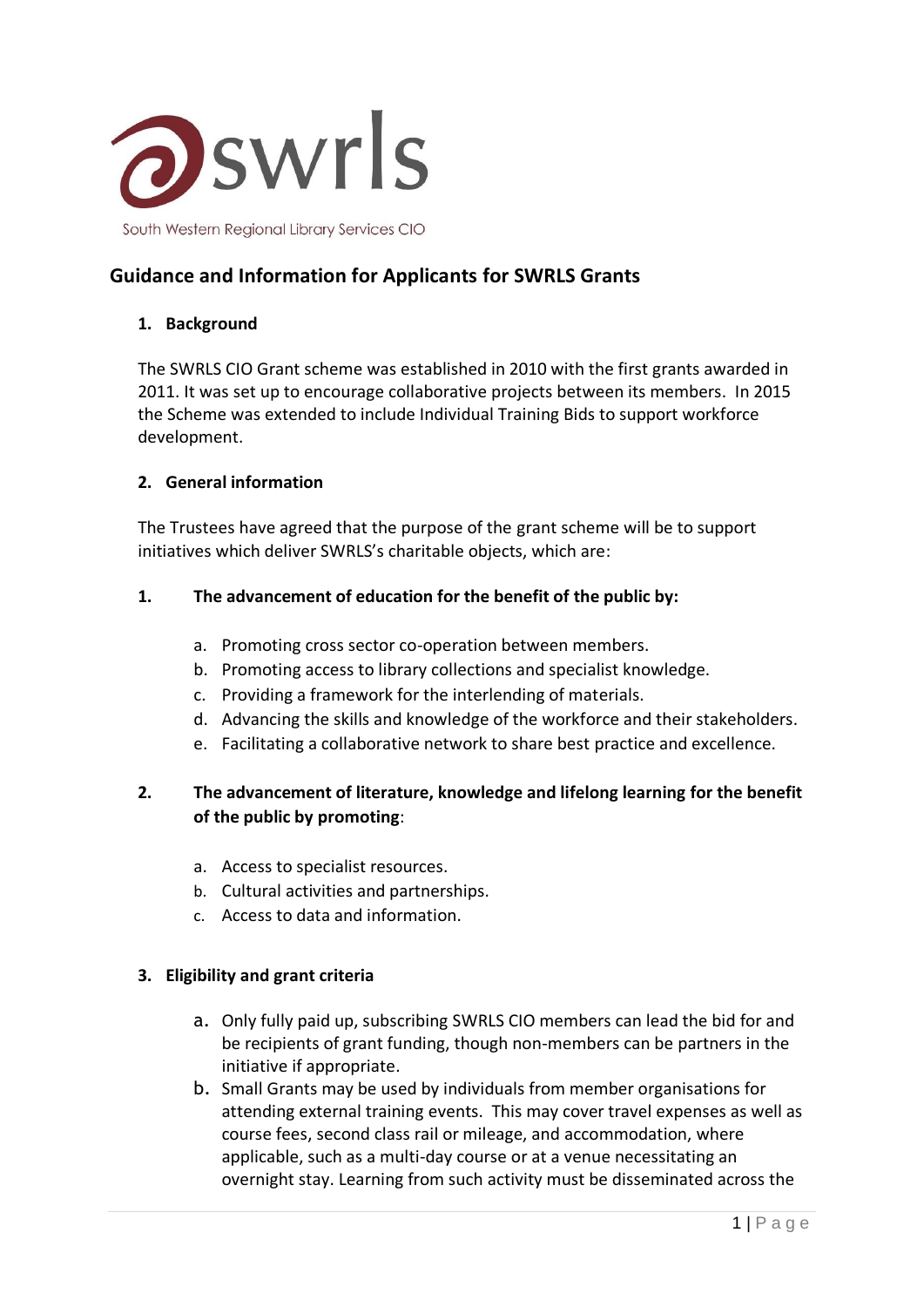region. The learner must have the support of their employer. These bids are referred to as Individual Training Bids and are for a maximum of £1000.

- c. Grants may be used for feasibility studies, up to a maximum of £2,500.
- d. Grants may be used as matched funding for larger bids. Such funding will not be released until funding from other sources is in place.
- e. Apart from training activity as detailed in 3b, all bids must have at least 2 partners.
- f. All initiative bids must benefit libraries/the public in the SW region.
- g. All grants will require a final report to be produced and presented to SWRLS.

#### **4. Ineligible costs**

- a. Renewal or purchase of basic office furniture and equipment (specialist equipment may be eligible);
- b. Purchase or leasing of property, premises, vehicles or stock;
- c. Employment of staff to undertake work and activity that is part of normal delivery and/or management of the service;
- d. Individual Training grants will not cover the cost of professional qualifications.

#### **5. Grant funding**

There are two grant funding streams – Small Grants, including Individual Training Bids, of between £200 - £2,000 (maximum of £1000 for Individual Training Bids) and Large Grants of above £2,000 up to £10,000.

#### **6. Assessment process**

#### a. **Individual Training Bids and Small Grants**

Training Bids will assessed on a bi-monthly rolling programme by the Trustees. Small Grants will be assessed by the Trustees.

#### b. **Large Grants**

These will be assessed by an Assessment Panel consisting of representatives of the Trustees with independent representation as appropriate. The Assessment Panel will make recommendations to the Board of Trustees.

#### **7. Assessment Criteria of Initiatives**

- a. Evidence of collaboration, preference will be given to cross sector initiatives;
- b. Evidence of meeting SWRLS CIO charitable objects;
- c. Extent of the benefit to other SWRLS members and their users;
- d. Evidence of need;
- e. Evidence of sustainability at the end of the initiative;
- f. For matched funding, evidence of other sources of funding in place.

#### **8. Assessment Criteria of Individual Training Bids**

- a. Evidence of need;
- b. Evidence of meeting SWRLS CIO charitable objects;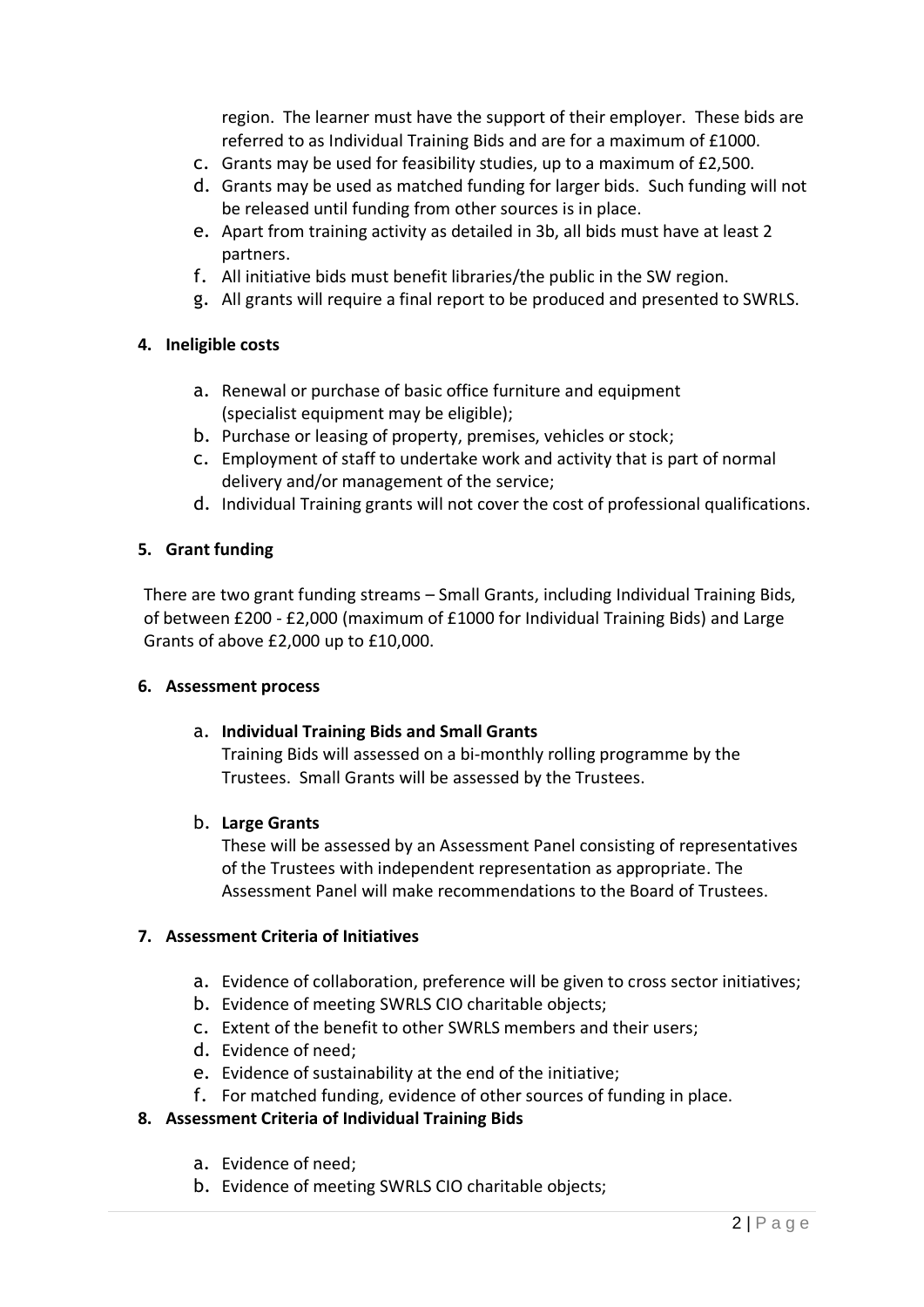- c. Extent of benefit to other SWRLS members;
- d. Evidence of how the learning will be shared;
- e. Evidence of Senior Management support.

## **9. Grants Schedule**

## a. **Small Grants up to £2000, including Individual Training Bids up to £1000**

These should be submitted on either a SWRLS CIO Grant Bid Form or an Individual Training Bid form as appropriate, to [coordinator1@swrls.org.uk](mailto:coordinator1@swrls.org.uk) For Individual Training Bids, this must be well in advance of the training event to allow for a decision to be taken. A minimum of two months is needed and applicants should not book the event until after they have heard whether their bid has been successful. The course fee will be paid direct to the organiser or refunded to the individual's employer on evidence of payment. Payments cannot be made to individuals. Travel expenses for Individual Training Bids will only be paid on receipt of a report of the activity.

## b. **Large grants over £2,000 and up to £10,000**

As a first step, an informal enquiry should be made to [coordinator1@swrls.org.uk](mailto:coordinator1@swrls.org.uk) This should include:

- What the initiative is;
- How much is requested;
- What SWRLS objectives/priorities it will achieve;
- Any time constraints on the initiative in case of delay in decision making.

Those that are successful will be invited to submit a SWRLS Grant Bid form. There is no end date by which this needs to be submitted.

Initiatives may last for up to 12 months from agreed date of commencement, unless otherwise agreed with the Trustees.

75% of the funding will normally be made available at the outset of the activity and 25% on completion, receipt and approval of the final report. This does not apply to Individual Training Bids.

It is expected that an event for SWRLS members will be arranged to showcase the initiatives after completion, possibly as part of the bi annual SWRLS members' meetings.

## **10. Evaluation of results**

All initiatives should plan for evaluation of the activities undertaken and provide a final report which will trigger the final grant payment. The report should include: